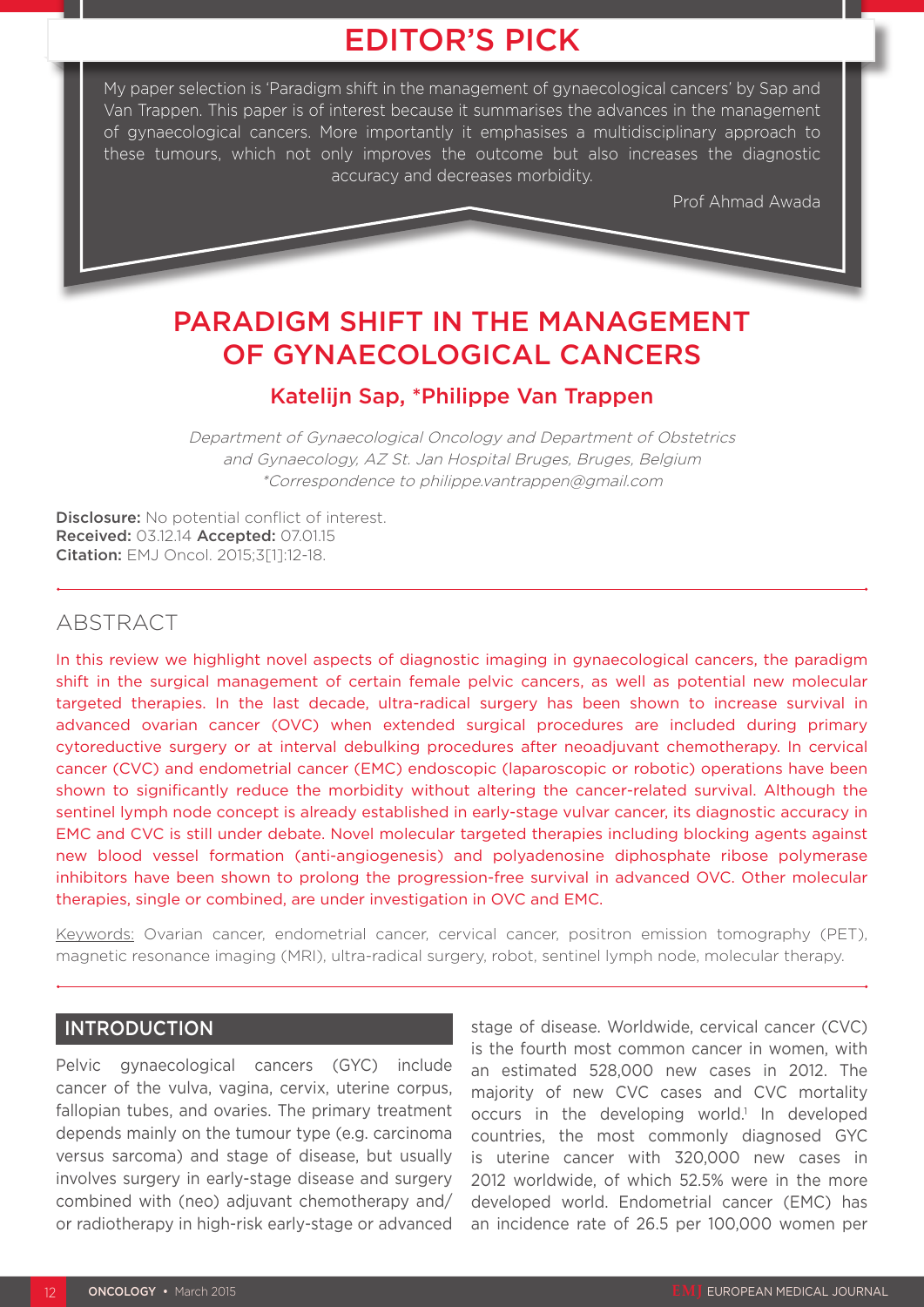year in the United States. However, ovarian cancer (OVC) has the highest mortality rate and claims more lives than the other gynaecological malignancies combined: 7.8 per 100,000 in 2009 in the United States.2

New diagnostic imaging modalities such as 18F-fluorodeoxyglucose positron emission tomography (PET)/computed tomography (CT) and diffusion-weighted or dynamic contrast-enhanced magnetic resonance imaging (DWI-MRI or DCE-MRI) are focusing more on potential local tumour activity besides structural changes.<sup>3-5</sup> Molecular imaging, mainly PET and MRI, plays an important role in the management of gynaecological malignancies, and has an impact in different clinical settings.

The surgical management of pelvic GYC has undergone a paradigm shift, especially in the past decade. It has evolved from open surgery to less invasive endoscopic procedures (i.e. laparoscopic or robotic) for EMC and CVC on one hand, and to more ultra-radical surgery (URS), especially in the upper abdomen, for the treatment of advanced OVC on the other hand. In addition, the concept of the sentinel lymph node (SLN) is now being explored in early-stage EMC and CVC, despite being already established in vulvar cancer (VUC). Molecular therapies, often targeting/blocking growth factor receptors on tumour cells or vascular endothelial cells, have recently been introduced in the management of GYCs, and this has opened up new horizons for individualised treatment. In this review we discuss the current and potential future novel strategies in the management of different pelvic female cancers.

## MATERIALS AND METHODS

A search of the PubMed and MEDLINE databases for articles published before January 2015 was performed. Only English language articles were considered. Search terms included 'cervical cancer', 'endometrial cancer', 'uterine cancer', 'ovarian cancer', 'fallopian tube cancer', and 'vulvar cancer', in association with 'surgery', 'laparoscopic surgery', 'robotic surgery', 'ultra-radical surgery', 'sentinel lymph node', 'staging', 'molecular imaging', 'PET', 'CT', 'PET/CT', 'PET/MRI', 'MRI', or 'molecular therapies'. With the selection criteria used 78,926 papers were found. For this review, recent papers were selected in case they reported results from prospective (randomised) trials, (observational) cohort studies, comparative studies, casematched controlled studies, systematic reviews, or meta-analyses.

## NEW CANCER IMAGING MODALITIES

MRI and PET, often combined with computed tomography (PET/CT), have become increasingly important in the management of gynaecologic malignancies. MRI has become the mainstay of imaging modalities in staging and follow-up of EMC and CVC.<sup>6</sup> In EMC, MRI is used for assessing the depth of myometrial invasion and cervical extension, hence selecting patients for lymphadenectomy. In CVC, MRI is used in initial staging, assessing local tumour infiltration in surrounding tissues, monitoring response to primary (chemo) radiotherapy, and detecting local recurrence. It is also important in determining the feasibility of fertility-preserving surgery, i.e. radical amputation (radical trachelectomy), or conisation of the cervix in young women, by assessing proximal extension of the tumour. PET/CT appears to be valuable for initial staging in CVC and for detection of recurrent disease. In OVC, PET/CT can be useful in detecting recurrent disease in the setting of a rising CA-125 level without remarkable anatomical imaging findings.<sup>3</sup>

In a recent study, whole-body DWI-MRI has been shown to help assess operability of OVC, for example it improves detection of mesenteric and serosal metastatic spread when compared with CT.<sup>7</sup> The focus of imaging in gynaecological malignancies has shifted recently from visualising morphological/ structural changes to detecting local tumour activity. PET/CT and new applications of MRI have been shown to be especially useful in providing this kind of functional information. PET/MRI has been shown to offer higher diagnostic confidence in the discrimination of benign and malignant lesions in gynaecological malignancies compared with PET/CT.<sup>8</sup> In another study PET/MRI correctly identified 98.9% of malignant lesions, whereas MRI alone correctly identified 88.8% of malignant lesions.9 Considering the reduced radiation dose and superior lesion discrimination, PET/MRI may replace PET/CT in the future. Another MRI application is the DCE-MRI, which makes use of intravenous gadolinium-based contrast in providing information on angiogenesis. Especially in CVC, it may be useful in detecting small tumours and may also help distinguish between recurrent tumours and radiation fibrosis.10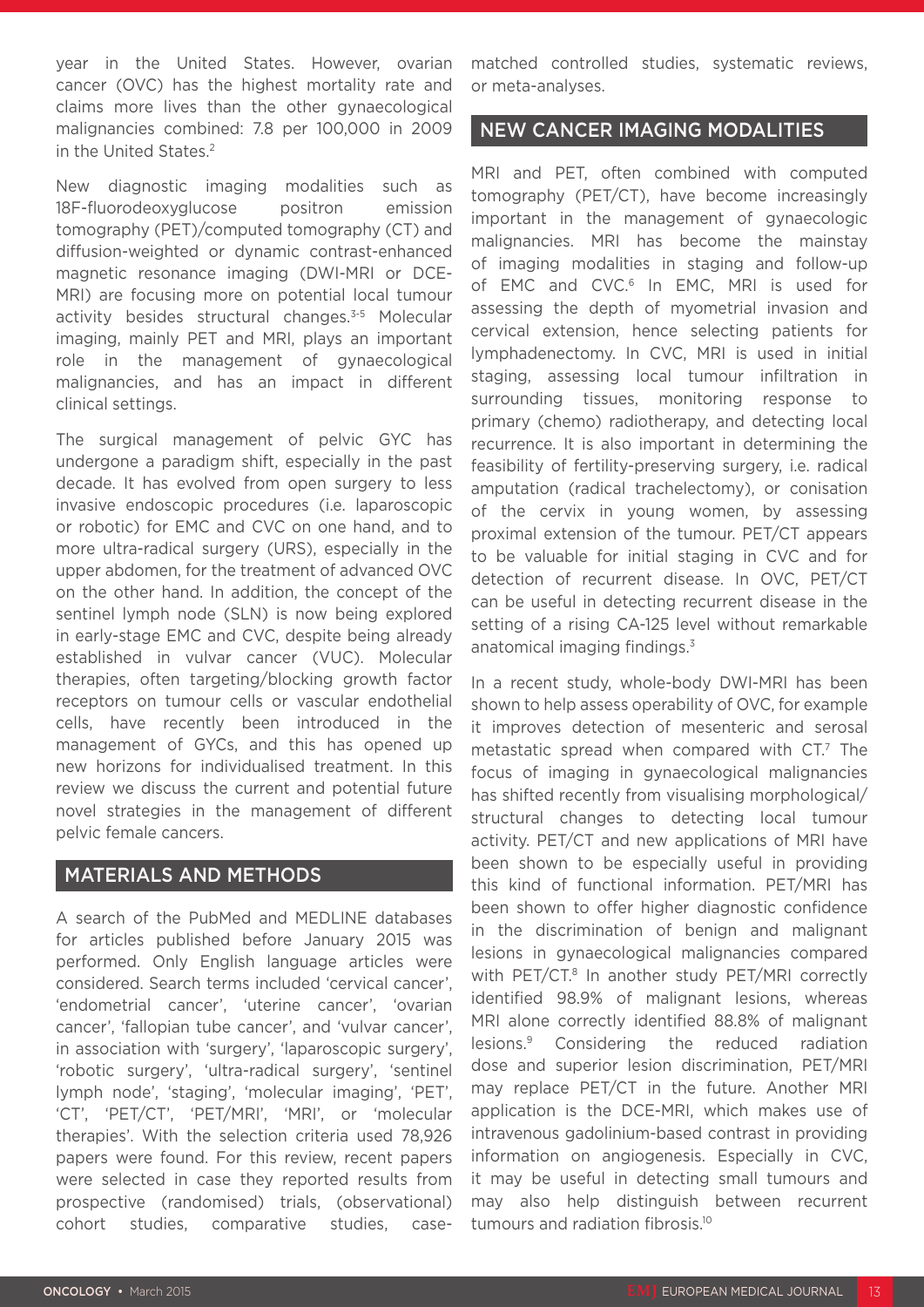# ULTRA-RADICAL SURGERY FOR ADVANCED OVARIAN CANCER

Approximately 70% of OVC patients have advanced-stage disease. For several decades the inverse relationship between residual tumour after debulking surgery and overall survival (OS) has been the cornerstone of OVC treatment. Residual disease after primary debulking surgery (PDS) has been shown to be the single most important prognostic factor in advanced OVC. Hence, optimal cytoreductive surgery (CRS), combined with platinum-based chemotherapy, i.e. carboplatin/ paclitaxel, remains the standard of care (SoC).

Primary URS in advanced OVC, as advocated by Chi et al. $\frac{11}{11}$  includes extensive upper abdominal surgery, such as diaphragm peritonectomy, splenectomy, distal pancreatectomy, partial liver resection, cholecystectomy, and resection of tumour from the porta hepatis when necessary.<sup>12,13</sup> Their study showed an increase in 5-year OS from 34-47% when diaphragmatic surgery was included in the CRS. This effect has also been shown by Aletti et al.<sup>14</sup> By aggressive intestinal surgery optimal cytoreduction can be achieved in more than 70% of cases.<sup>15</sup> Cai et al.<sup>16</sup> showed that in patients where bowel resection was considered, 67% had optimal cytoreduction with a median survival of 50 months, compared to 45% optimal debulking in patients where no bowel resection was performed with a median survival of 44 months. However, URS comes with a significant complication rate and post-operative morbidity, such as digestive fistula, lymphocysts, and septic and pulmonary complications.<sup>13,17</sup> Wright et al.<sup>18</sup> showed that the number of extended radical procedures (e.g. diaphragmatic surgery, bowel resection) was directly related to the percentage of complications, with 20%, 34%, and 44% complications when zero, one or two radical procedures were performed, respectively.

Another approach to achieve optimal cytoreduction in advanced-stage OVC is to perform an interval debulking surgery (IDS) after neoadjuvant chemotherapy (NAC). This approach appears to improve short-term morbidity, while retaining a similar survival rate (SR).<sup>19</sup> Despite recent randomised controlled trials addressing this issue and demonstrating non-inferiority of the NAC-IDS concept, the debate on PDS versus NAC-IDS continues.20 Significant efforts have been made to further define subgroups of patients who would benefit most from NAC, such as patients with

small volume disease widespread on peritoneal surfaces and bowel serosa, but no consensus has been reached. A possible role for an explorative laparoscopy to help triage patients towards PDS or NAC has been demonstrated.<sup>21,22</sup>

# LAPAROSCOPIC AND ROBOTIC SURGERY IN ENDOMETRIAL AND CERVICAL CANCER

Since the introduction of laparoscopic surgery in benign gynaecology in the 1980s and in gynaecological oncology in the 1990s, two large prospective randomised trials (the LACE001 trial and the total laparoscopic hysterectomy [TLH] study) showed in 2010 less morbidity (less blood loss, less pain, shorter hospital stay, and faster recovery) for TLH as compared to total abdominal hysterectomy (TAH) in early-stage EMC.23,24 The Gynecologic Oncology Group (GOG) LAP2 study in EMC showed an almost identical 5-year OS in both arms (TLH and TAH) at 89.8%.<sup>25</sup> In addition, laparoscopic procedures in CVC, such as laparoscopically assisted radical (vaginal) hysterectomy, have been shown to be feasible and safe with regards to mortality combined with low morbidity.26

Since FDA approval in 2005 for the use of the Da Vinci Robotic surgical system there has been a paradigm shift towards more minimally invasive surgery, not previously achieved with traditional laparoscopy. This resulted in more than 50% of endometrial staging procedures being performed by robotic-assisted surgery in 2010 in the United States.<sup>27</sup> This may be due to its shorter learning curve for performing complex gynaecological oncological procedures compared to laparoscopy. There might also be particular advantages of robotic surgery over traditional laparoscopy in obese patients.28 Technical advantages for the surgeon are the improved three-dimensional stereoscopic vision, the wristed instruments, and improved surgical precision with tremor-cancelling software. The main limitation of robotic-assisted procedures is the higher cost; however, this may decrease with increased utilisation.

Several research groups have reported outcomes (e.g. complications, survival) of robotic-assisted hysterectomy or radical hysterectomy with pelvic lymph node dissection in EMC and CVC, respectively, proving the feasibility and safety in gynaecological oncology.29-35 Compared to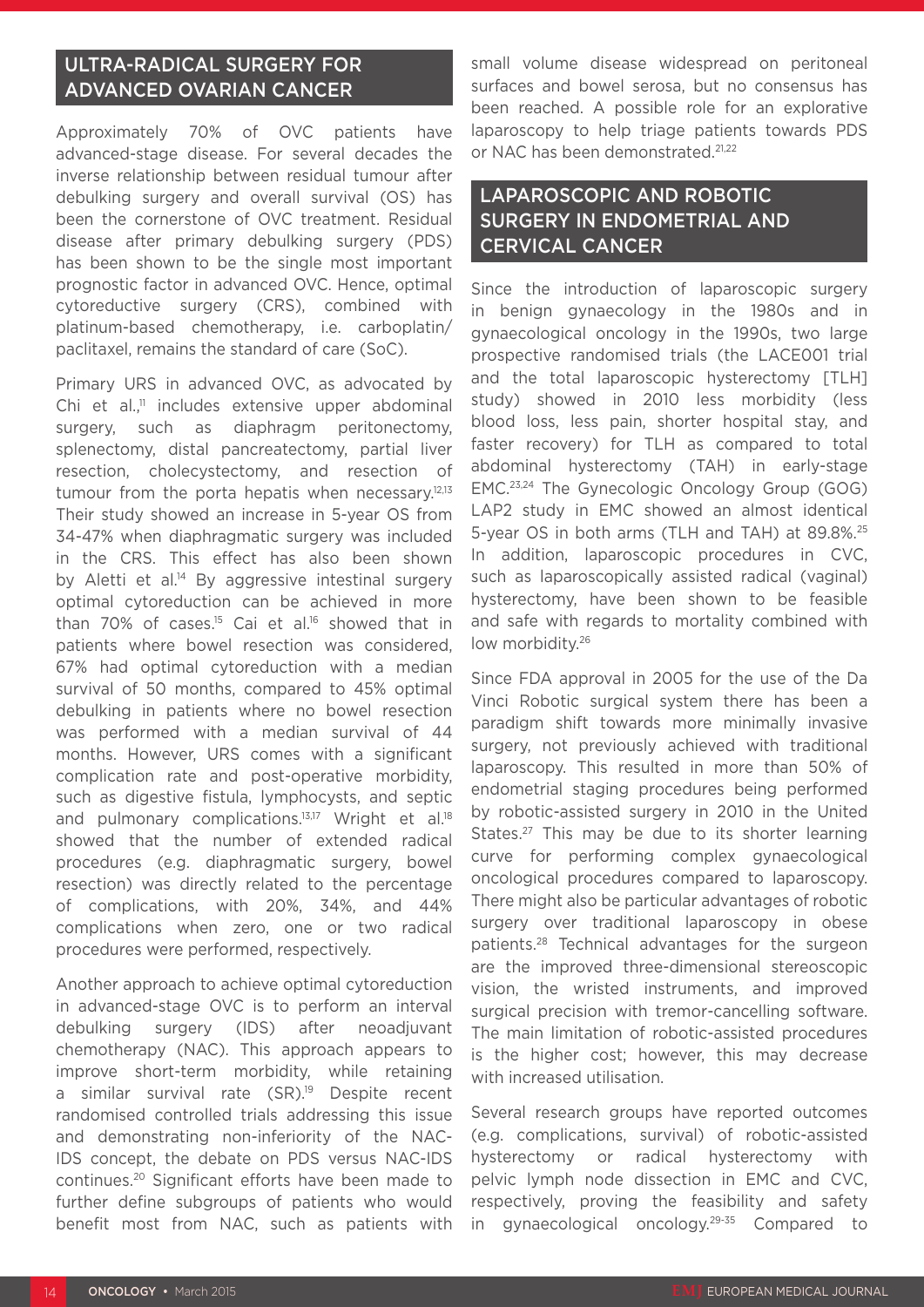laparoscopic procedures, the robotic approach is associated with less blood loss and shorter hospital stay.<sup>36</sup> There is no significant difference in the yield of lymph nodes and the percentage of peri or post-operative complications for roboticassisted versus laparoscopic procedures (see Table 1). Several Phase III trials are ongoing, such as the LACC001 trial, which compares total laparoscopic radical hysterectomy or total robotic radical hysterectomy with total abdominal radical hysterectomy for the treatment of early-stage CVC.

## SENTINEL LYMPH NODES IN GYNAECOLOGICAL CANCERS

The SLN concept was introduced by Giuliano et al.<sup>37</sup> in 1994 in breast cancer (BrC) and since the 1990s it has become the SoC for early-stage BrC and malignant melanoma, resulting in a significant decrease in morbidity whilst retaining a similar SR.38 In VUC, the SLN concept has been widely accepted as the SoC for unifocal, unilateral squamous cell cancer lesions of less than 4 cm, since the published data of the multicentre observational study by Van der Zee et al.<sup>39,40</sup> They showed a low groin recurrence rate of 2.3% and an excellent disease-specific SR of 97% at 3 years in sentinel node-negative patients, combined with a decreased short and long-term morbidity (less wound breakdown, cellulitis, recurrent erysipelas, and lymphoedema of the legs) compared to inguinofemoral lymphadenectomy.

Recent trials on SLN biopsy in EMC showed a large range of detection and false negative rates, but also used different SLN techniques: injectant (isosulfan blue, radioisotope, indocyanine green), injection site (uterine subserosa, cervix, or hysteroscopic injection into the endometrium) and pathologic technique are all of importance. To date, there is no standardised method for SLN biopsy in EMC. A recent prospective multicentre study<sup>41</sup> investigated the detection rate and diagnostic accuracy of the SLN by cervical dual injection (with technetium and patent blue) in early-stage EMC. They included 133 patients from 9 centres. They found a sensitivity of 84% and negative predictive value (NPV) of 97% for the SLN. A thorough review by Levinson and Escobar<sup>42</sup> reported detection rates range from 62-100%, with false negative rates between 0-50% and NPVs from 95-100%. It is clear that larger trials are needed to more accurately determine the efficacy of the SLN concept in EMC.

| Author                                   | Year | Procedure:<br>(radical)<br>hysterectomy<br>+ pelvic LNN | Total<br>number<br>of<br>patients | Operating<br>time<br>(min) | <b>Blood</b><br>loss<br>(m <sub>l</sub> ) | <b>LNN</b>   | Hospital<br>stay<br>(days) | Intra-<br>operative<br>complications<br>$(\%)$ | Post-<br>operative<br>complications<br>$(\%)$ |
|------------------------------------------|------|---------------------------------------------------------|-----------------------------------|----------------------------|-------------------------------------------|--------------|----------------------------|------------------------------------------------|-----------------------------------------------|
| Lowe et al. $29$                         | 2009 | Robotic<br>(EMC)                                        | 405                               | 170.5                      | 87.5                                      | 15.5         | 1.8                        | 3.5                                            | 14.6                                          |
| Lim et al. $30$                          | 2011 | Robotic vs.<br>LSK (EMC)                                | 122<br>122                        | 147.5<br>186.8             | 81.1<br>207.5                             | 19.2<br>24.7 | 1.5<br>3.2                 |                                                |                                               |
| Cardenas-<br>Goicoechea<br>$et$ al. $31$ | 2010 | Robotic vs.<br>LSK (EMC)                                | 102<br>173                        | 237<br>178                 | 109<br>187                                | 22<br>23     | 1.88<br>2.31               | $\overline{2}$<br>6                            | 15<br>33                                      |
| Lowe et al. <sup>34</sup>                | 2009 | Robotic<br>(CVC)                                        | 42                                | 215                        | 50                                        | 25           | 1                          | 4.8                                            | 12                                            |
| Chong et<br>al. <sup>32</sup>            | 2013 | Robotic vs.<br>LSK (CVC)                                | 50<br>50                          | 230<br>211                 | 55<br>202                                 | 25<br>23.1   |                            | $\circ$<br>8                                   |                                               |
| Hoogendam<br>et al. $33$                 | 2014 | Robotic<br>(CVC)                                        | 100                               | 319                        | 185                                       | 24           | $\overline{4}$             |                                                |                                               |
| Reynisson<br>et al. $35$                 | 2013 | Robotic vs.<br>open<br>(EMC+CVC)                        | 180<br>51                         | 185-314<br>233             | 100<br>700                                |              | $2.4 - 5.5$<br>7.3         | $\overline{2}$<br>6                            | 15<br>33                                      |

#### Table 1: Overview of selected papers on robotic surgery in endometrial cancer (EMC) and cervical cancer (CVC).

LNN: average number of prelevated lymph nodes per surgical procedure; vs.: versus.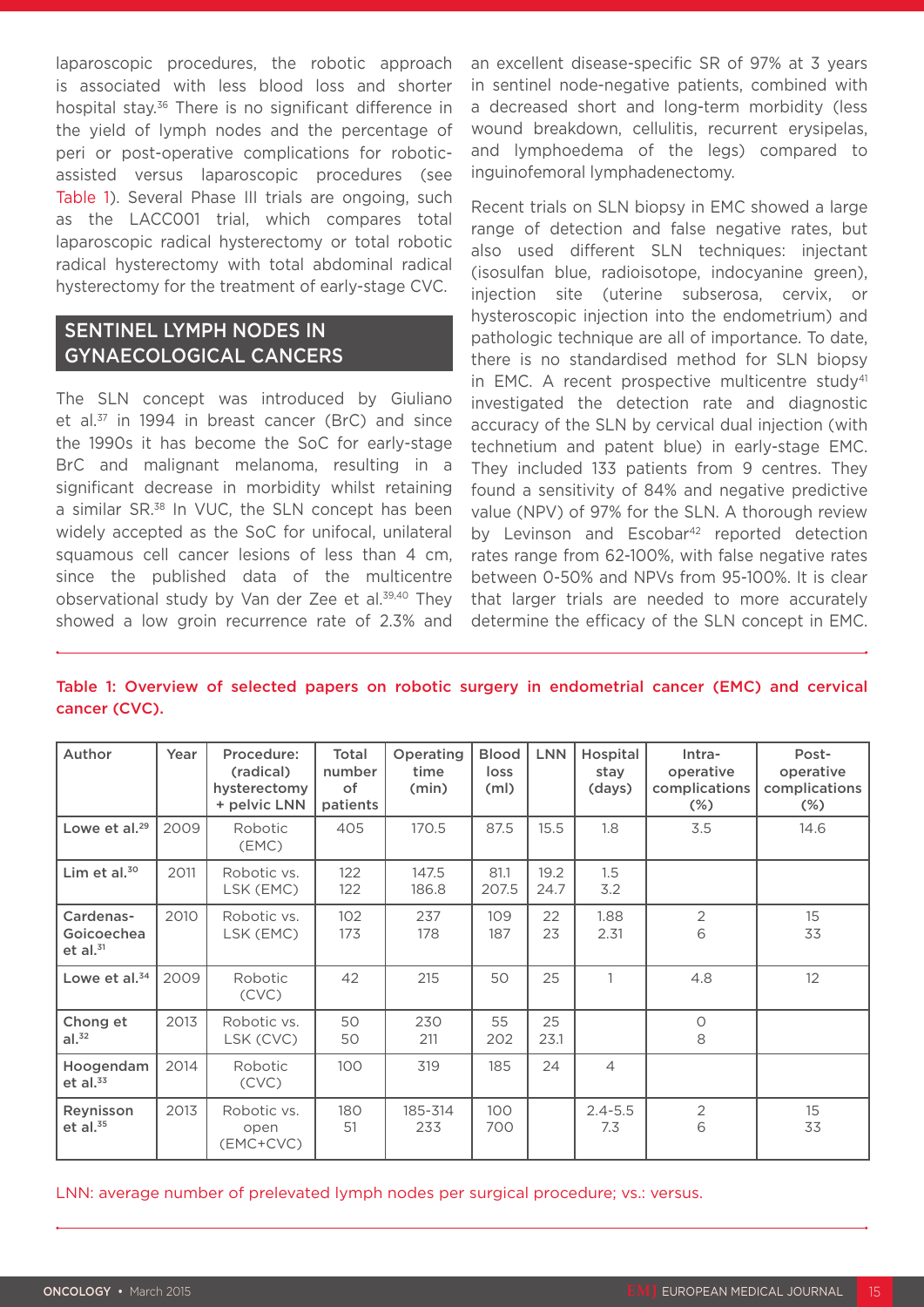Deep injection into the cervix has a clear technical advantage compared to injection into the uterine subserosa or hysteroscopic injection into the endometrium, as it is the easiest site to reach pre-operatively. Furthermore, this injection site has been proven to reach the proper areas of drainage.<sup>43</sup>

A recent systematic review and meta-analysis<sup>44</sup> assessed the accuracy of the SLN procedure in patients with early-stage CVC. The authors identified 49 eligible studies, which included 2,476 SLN procedures. The overall detection rate was 93% and pooled sensitivity was 88%. It was concluded that the SLN procedure performed well diagnostically in patients with early-stage CVC. However, larger prospective trials are needed to elucidate its value in the standard surgical management of early-stage CVC. Finally, the importance of ultra-staging and the use of immunohistochemistry in addition to standard haematoxylin and eosin staining has proven to be vital in the validity of the SLN concept.<sup>42,45</sup>

### MOLECULAR TARGETED THERAPIES

Since the 1990s, the standard (neo) adjuvant chemotherapeutic treatment in most OVCs has been carboplatin and paclitaxel. More recently, the addition of molecular targeted agents such as molecules that block new vessel formation (anti-angiogenesis) has demonstrated a prolonged progression-free survival (PFS) in Stage 3 OVC. In addition, the value of polyadenosine diphosphate ribose polymerase (PARP) inhibitors as second or third-line therapy has been shown in the treatment of recurrent OVC. Bevacizumab, the anti-VEGF (vascular endothelial growth factor) monoclonal antibody, has been shown to improve PFS in newly diagnosed OVC, and in both platinum-sensitive and platinum-resistant recurrent OVC in several trials, most importantly the ICON7, GOG218, OCEANS, and AURELIA trials.<sup>46-49</sup> In the ICON7 trial, including 1,528 patients with newly diagnosed OVC, the benefits (PFS and OS) of bevacizumab were greater in those patients at high risk for progression of disease. In the OCEANS trial, including 484 patients with platinum-sensitive recurrent OVC, the PFS was in favour of the bevacizumab group: 12.4 months versus 8.4 months. In the AURELIA trial, including 361 patients with platinumresistant recurrent OVC, the PFS was 6.7 months in the bevacizumab arm versus 3.4 months in the placebo arm.

More recently, oral alternatives (pazopanib, nintedanib, cediranib) to the intravenous administered bevacizumab have been studied in trial settings, showing often concordant findings with the use of bevacizumab. Prolonged PFS was seen when for example pazopanib was given as maintenance treatment, nintedanib concomitant to chemotherapy and further as maintenance treatment, and cediranib as maintenance treatment.50,51

Olaparib is a potent oral PARP inhibitor that has shown antitumour activity in patients with highgrade serous OVC. The PARP enzyme plays an essential role in repair of single-stranded DNA breaks. In tumours with homologous recombination deficiency (HRD), PARP inhibition leads to the formation of double stranded DNA breaks that cannot be accurately repaired, and thus to cell death. HRD can be found in approximately 50% of serous OVCs. This is not only due to a germline or somatic mutation of *BRCA1* or *BRCA2*, but also due to epigenetic silencing of the *BRCA* genes or to the mutation of other genes involved in HRD.

In a randomised controlled Phase II study by Ledermann et al.,<sup>52</sup> olaparib has been shown to improve PFS in patients with platinum-sensitive relapsed high-grade serous OVC (PFS in the overall study group: 8.4 versus 4.8 months; PFS in the subgroup of *BRCA*-mutated patients: 11.2 versus 4.3 months). However, at the interim analysis this did not translate into an OS benefit. Currently, there are four ongoing randomised placebocontrolled trials of maintenance therapy with a PARP inhibitor. The latest trials in OVC focus on detecting subgroups that are especially sensitive to a certain form of targeted therapy (e.g. the SOLO trials, evaluating olaparib in *BRCA*-positive ovarian cancer) or combinations of targeted therapy that are possibly more potent (e.g. combining olaparib and cediranib in OVC).<sup>53</sup>

The chemotherapy of choice in advanced EMC is the combination of carboplatin and paclitaxel, as in OVC.54,55 However, OS in patients with advanced EMC is poor. Hence, better therapy is needed and targeted molecular therapies are emerging as possible treatment candidates. These include molecules that target VEGF (bevacizumab), mammalian target of rapamycin (mTOR; temsirolimus and everolimus), tyrosine kinase receptors (sorafenib), human epidermal growth factor (EGF) receptors (erlotinib), and human EGF Receptor-2 (HER-2; trastuzumab).<sup>56</sup> With these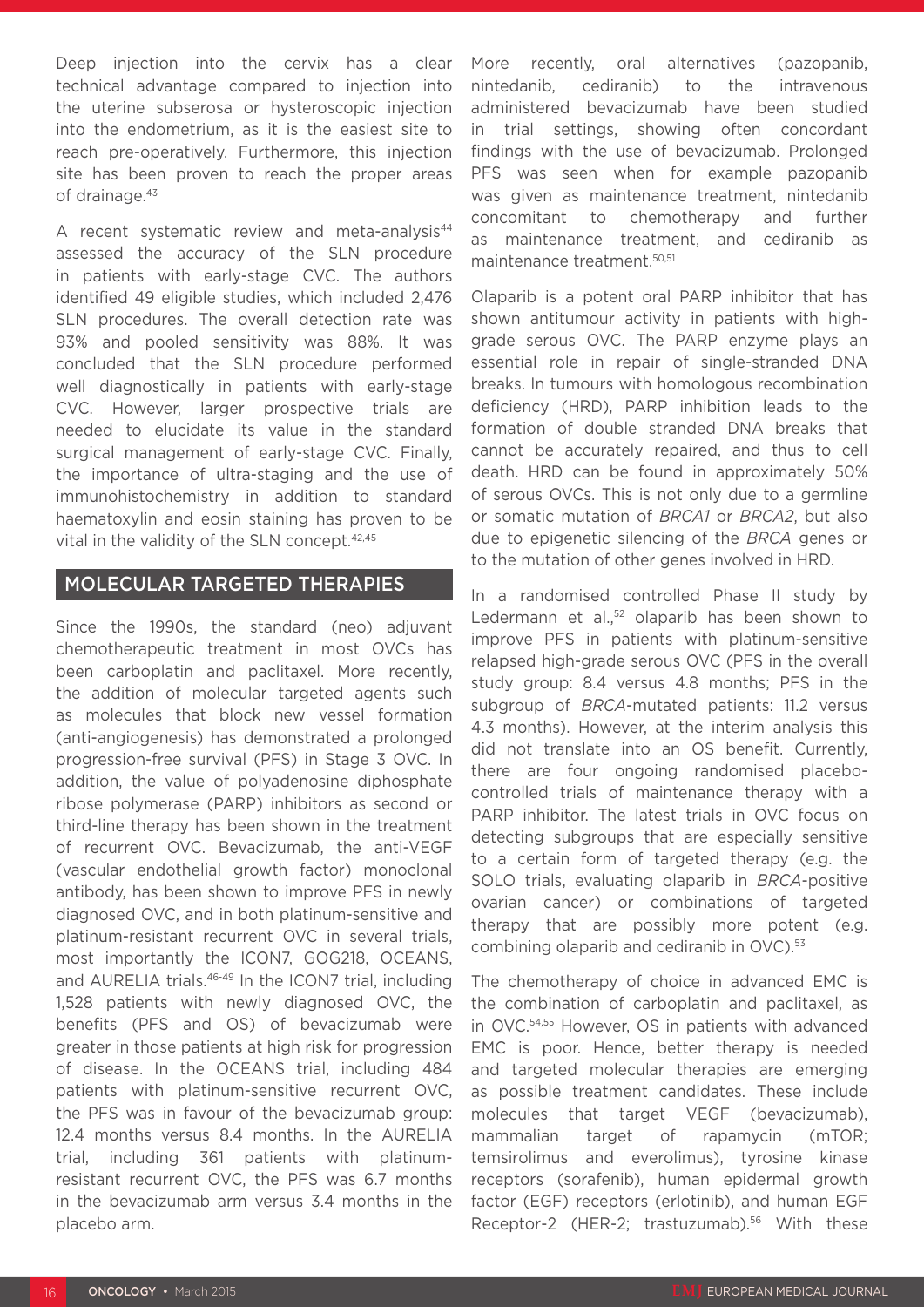targeted therapies partial response was seen in up to 12.5% of cases and stable disease in up to 48% of cases, lasting for at least 4 months. Patients with metastatic and/or inoperable locally advanced recurrent CVC who have been treated before with chemoradiotherapy constitute a high-risk population with a difficult therapeutic challenge. For these patients, the FDA has recently (August 2014) approved the anti-angiogenesis drug bevacizumab.57

## **CONCLUSION**

Imaging in pelvic GYCs has evolved from standard CT scan and MRI to the combination of PET with CT and whole-body DWI or DCE-MRI, focusing on potential local tumour activity besides structural changes. Given the superior lesion discrimination of MRI compared to CT, whole-body DWI-MRI combined with PET may replace PET/CT in the future. URS with extended surgical procedures such as diaphragmatic stripping and bowel resection is associated with longer PFS and OS in advanced OVC. Hence, randomised trials

are needed to consolidate this. Laparoscopic procedures in CVC and EMC have been shown to be safe in terms of survival, with similar SRs as in open surgery, but with a decreased morbidity for the patients. Robotic surgery is recently emerging in the management of early-stage EMC and CVC with less blood loss and shorter hospital stay. The concept of the SLN procedure performed diagnostically well in patients with early-stage CVC and EMC in recent trials, but larger prospective studies are needed.

Molecular targeted therapies such as blocking new blood vessel formation (anti-angiogenesis) and PARP inhibitors have been shown to increase PFS in advanced/relapsed OVC. Other targeted therapies such as mTOR or tyrosine kinase inhibitors have been shown to induce stable disease for several months in advanced/relapsed EMC. Recently, the FDA and European Medicines Agency have approved the anti-angiogenesis drug bevacizumab for women with advanced CVC. Results from single or combined molecular targeted therapies in trial settings in GYCs are awaited.

#### REFERENCES

1. World Health Organization [WHO]. International Agency for Research on Cancer. GLOBOCAN 2012: Estimated cancer incidence, mortality and prevalence worldwide in 2012. Available at: http://globocan.iarc.fr. Accessed: 20 November, 2014.

2. National Cancer Institute; National Institutes of Health; U.S. Department of Health and Human Services. Gynecologic Cancers Portfolio Analysis. 2012.

3. Grant P et al. Gynecologic oncologic imaging with PET/CT. Semin Nucl Med. 2014;44(6):461-78.

4. Lai CH et al. Molecular imaging in the management of gynecologic malignancies. Gynecol Oncol. 2014;135(1):156-62.

5. Park JJ et al. Assessment of early response to concurrent chemoradiotherapy in cervical cancer: value of diffusion-weighted and dynamic contrast-enhanced MR imaging. Magn Reson Imaging. 2014;32(8):993-1000.

6. Patel S et al. Imaging of endometrial and cervical cancer. Insights Imaging. 2010;1:309-28.

7. Michielsen K et al. Whole-body MRI with diffusion-weighted sequence for staging of patients with suspected ovarian cancer: a clinical feasibility study in comparison to CT and FDG-PET/CT. Eur Radiol. 2014;24(4):889-901.

8. Beiderwellen K et al. [(18)F]FDG PET/ MRI vs. PET/CT for whole-body staging in patients with recurrent malignancies of the female pelvis: initial results. Eur J Nucl Med Mol Imaging. 2015;42(1):56-65.

9. Grueneisen J et al. Simultaneous positron emission tomography/magnetic resonance imaging for whole-body staging in patients with recurrent gynecological malignancies of the pelvis: a comparison to whole-body magnetic resonance imaging alone. Invest Radiol. 2014;49(12):808-15.

10. Alvarez Moreno E et al. Role of new functional MRI techniques in the diagnosis, staging, and followup of gynecological cancer: comparison with PET-CT. Radiology Res Pract. 2012;2012:219546.

11. Chi DS et al. Improved progression-free and overall survival in advanced ovarian cancer as a result of a change in surgical paradigm. Gynecol Oncol. 2009;114(1): 26-31.

12. Chi DS et al. Improved optimal cytoreduction rates for stages IIIC and IV epithelial ovarian, fallopian tube, and primary peritoneal cancer: a change in surgical approach. Gynecol Oncol. 2004;94(3):650-4.

13. Chéreau E et al. [Complications of radical surgery for advanced

ovarian cancer]. Gynecol Obstet Fertil. 2011;39(1):21-7.

14. Aletti GD et al. Surgical treatment of diaphragm disease correlates with improved survival in optimally debulked advanced stage ovarian cancer. Gynecol Oncol. 2006;100(2):283-7.

15. Takahashi O, Tanaka T. Intestinal surgery in advanced ovarian cancer. Curr Opin Obstet Gynecol. 2007;19(1):10-4.

16. Cai HB et al. The role of bowel surgery with cytoreduction for epithelial ovarian cancer. Clin Oncol (R Coll Radiol). 2007;19(10):757-62.

17. Rafii A et al. Multi-center evaluation of post-operative morbidity and mortality after optimal cytoreductive surgery for advanced ovarian cancer. PLoS One. 2012;7(7):e39415.

18. Wright JD et al. Defining the limits of radical cytoreductive surgery for ovarian cancer. Gynecol Oncol. 2011;123(3): 467-73.

19. Vergote I et al. Neoadjuvant chemotherapy or primary surgery in stage IIIC or IV ovarian cancer. N Engl J Med. 2010;363(10):943-53.

20. Schorge JO et al. Primary debulking surgery for advanced ovarian cancer: are you a believer or a dissenter? Gynecol Oncol. 2014;135(3):595-605.